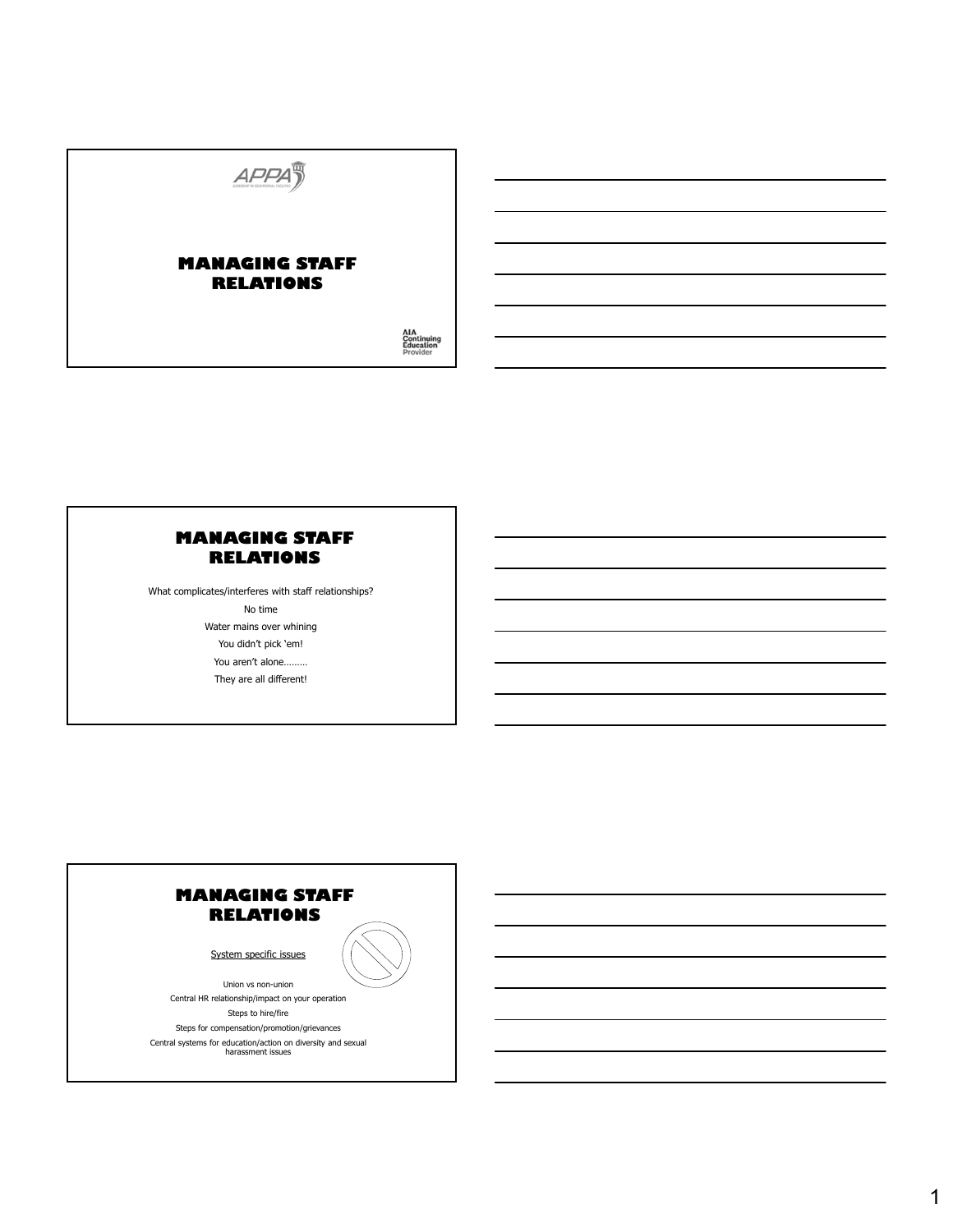



|              | RELATIONS                   | <b>MANAGING STAFF</b>                     |                                             |
|--------------|-----------------------------|-------------------------------------------|---------------------------------------------|
|              | Aq<br>Society<br>up to 1850 | <b>Industrial</b><br>Society<br>1850-1950 | <b>Information</b><br>Society<br>$1960 - ?$ |
| View of time | Past                        | Present                                   | Future                                      |

|                          | .               | .                   | .            |
|--------------------------|-----------------|---------------------|--------------|
| Strategic<br>resource    | Land            | Capital             | Information  |
| Transforming<br>resource | Physical Energy | Processed<br>Energy | Intelligence |

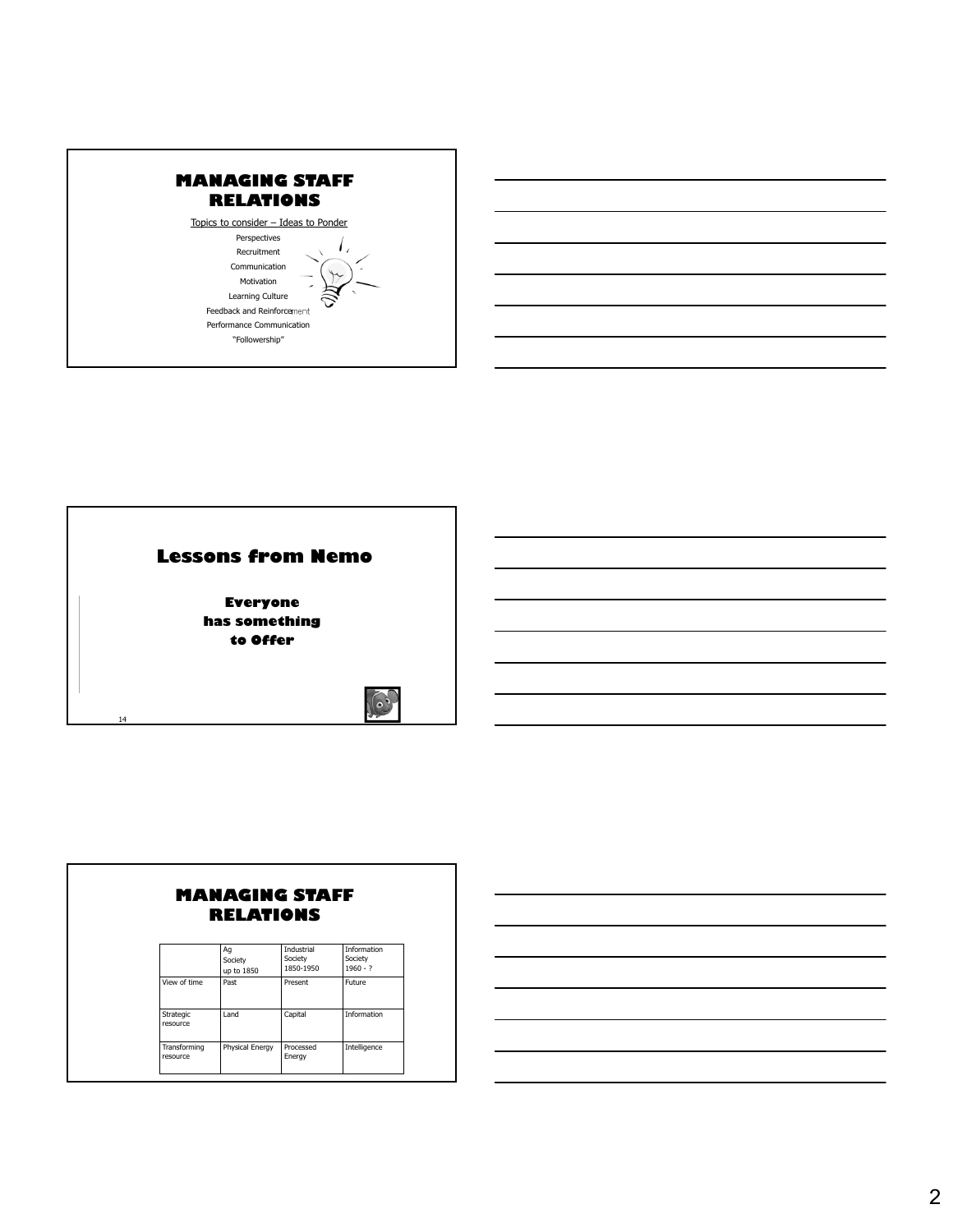|                   | Generations in the work place               |                              |
|-------------------|---------------------------------------------|------------------------------|
| $(1900-1945)$     | <b>Traditionalists</b>                      | Equing Soon!<br>Equing Soon! |
| (1946-1964)       | <b>Baby Boomers</b>                         |                              |
| $(1965 - 1980)$   | 13 <sup>th</sup> Generation or Generation X |                              |
| $(1981 - 1999)$   | Millennial Generation or Generation Y       |                              |
| (?1990? - ?2020?) | Homeland Generation or Generation Z         |                              |





|                             | RELATIONS                 |
|-----------------------------|---------------------------|
| On.                         |                           |
| Career Goals:               | They Say:                 |
| Traditionalists (1900-1945) | "Build a legacy"          |
| Baby Boomers (1946-1964)    | "Build a stellar career"  |
| Generation X (1965-1980)    | "Build a portable career" |
| Millennials (Y) (1981-1999) | "Build parallel careers"  |

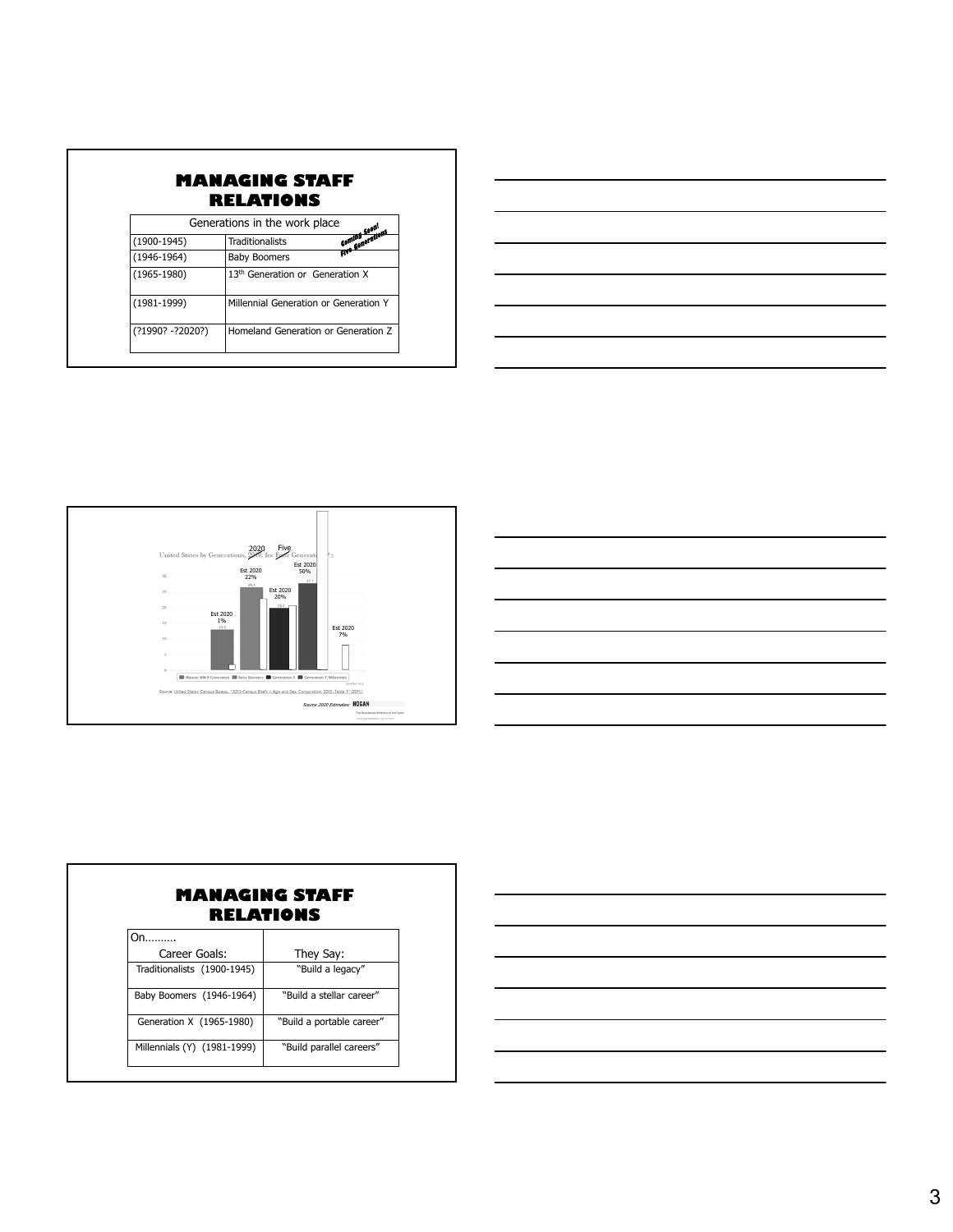| Rewards:                                  | They Say:                                      |
|-------------------------------------------|------------------------------------------------|
| <b>Traditionalists</b><br>$(1900 - 1945)$ | "The satisfaction of a job well done"          |
| <b>Baby Boomers</b><br>$(1946 - 1964)$    | "Money, title, recognition, the corner office" |
| <b>Generation X</b><br>$(1965 - 1980)$    | "Freedom is the ultimate reward"               |
| Millennials (Y)<br>$(1981 - 1999)$        | "Work that has meaning for me"                 |

| <b>MANAGING STAFF</b> |
|-----------------------|
| <b>RELATIONS</b>      |

| Training:                               | They Say:                                 |
|-----------------------------------------|-------------------------------------------|
| <b>Traditionalists</b><br>$(1900-1945)$ | "I learned it the hard way; you can too!" |
| <b>Baby Boomers</b><br>$(1946 - 1964)$  | "Train 'em too much and they'll leave"    |
| Generation X<br>$(1965 - 1980)$         | "The more they learn, the more they stay" |
| Millennials (Y)<br>$(1981 - 1999)$      | "Continuous learning is a way of life"    |

|                                         | RELATIONS                                 |
|-----------------------------------------|-------------------------------------------|
| On Training:                            | They Say:                                 |
| <b>Traditionalists</b><br>$(1900-1945)$ | "I learned it the hard way; you can too!" |
| <b>Baby Boomers</b><br>$(1946 - 1964)$  | "Train 'em too much and they'll leave"    |
| Generation X<br>$(1965 - 1980)$         | "The more they learn, the more they stay" |
| Millennials (Y)<br>$(1981 - 1999)$      | "Continuous learning is a way of life"    |
| Generation Z                            | Coming Soon!<br>Five Generations<br>???   |

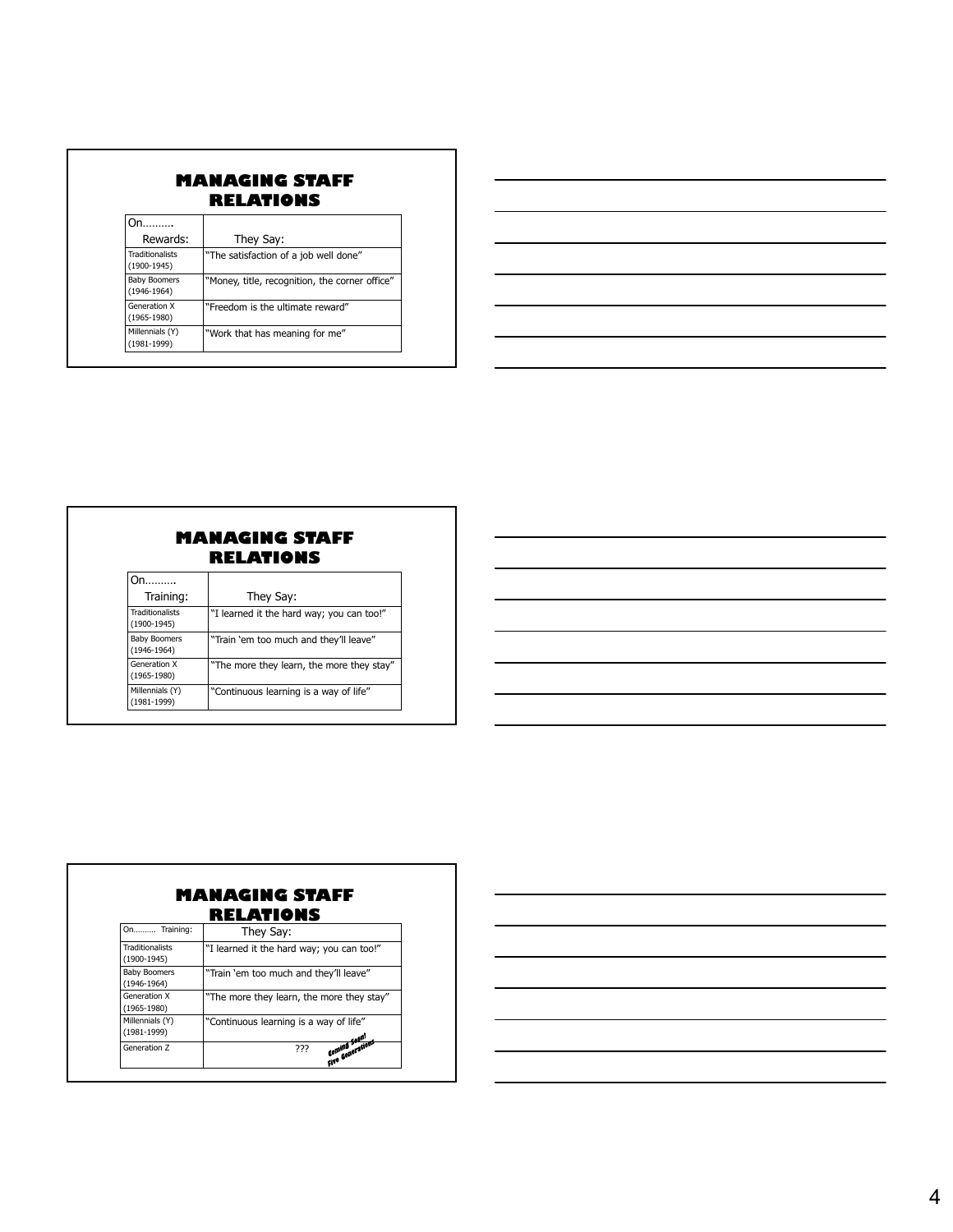# **Lessons from Nemo**

**Build a Good Team**



#### **MANAGING STAFF RELATIONS**

RECRUITMENT Be a place people want to work Prepare for the interview Define the job A gift for you! 414 Interview Questions There are questions you CAN'T ask, but be sure you ask the ones you CAN!

# **MANAGING STAFF RELATIONS**

In order to do a job you must have…..

Technical Skills

Interpersonal Skills Knowledge about the products or services produced Knowledge about customers being served

Be sure that you seek information on all four areas.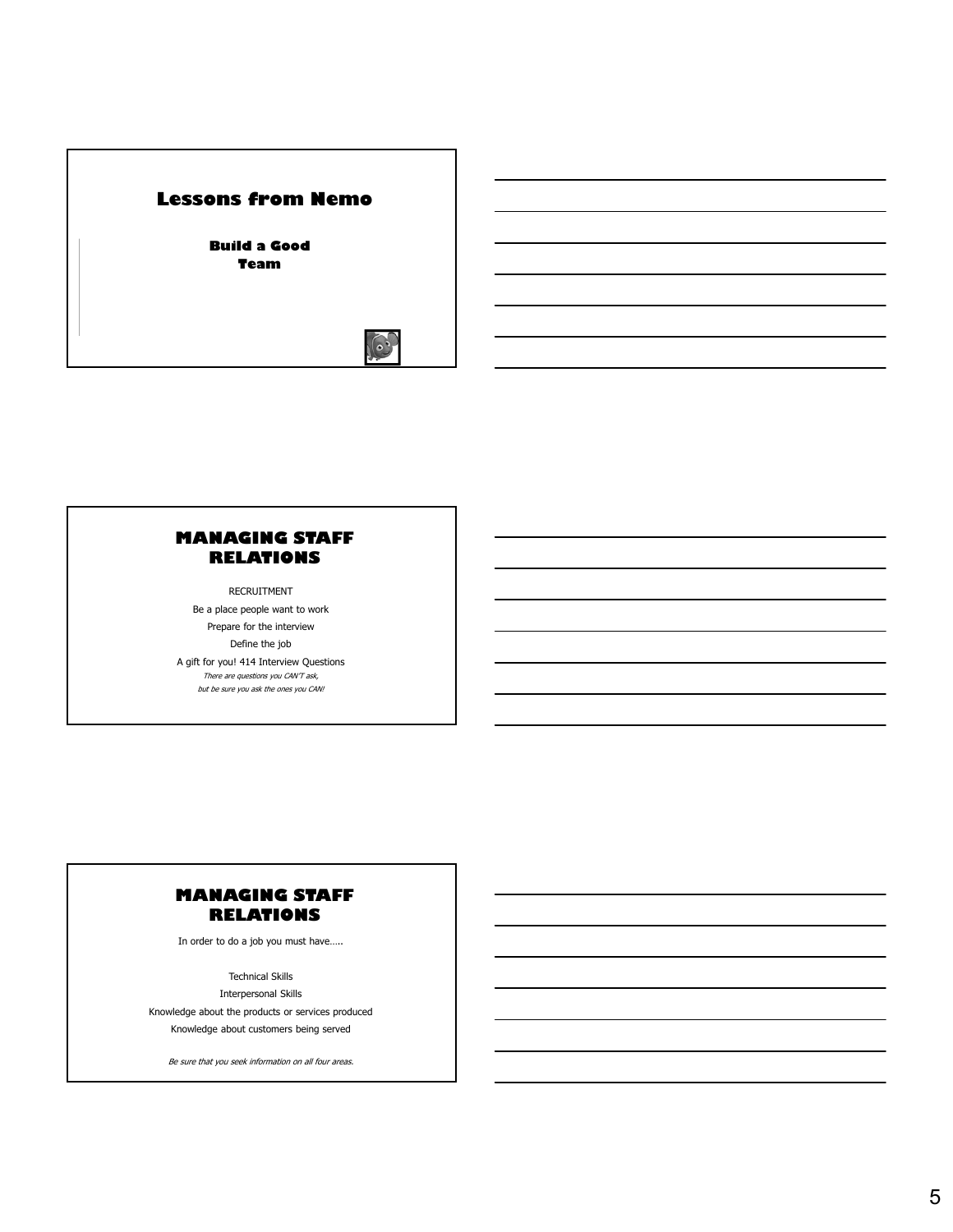

How to spot a professional…..

They do what they do better than almost everyone else They know more about what they are doing than everyone else They are always trying to improve They can replicate performance They don't let their feelings interfere with their performance They have a plan

**Be sure that you look for these qualities when recruiting.**



# **MANAGING STAFF RELATIONS**

OLD RULE: Tell employees what they need to know NEW RULE: When in doubt - tell them too much Contradictions inherent in employee communication: Immediate, constant, consistent information using technology BUT ….. with a high degree of human interaction We need the correct answers instantaneously BUT …

the question is always changing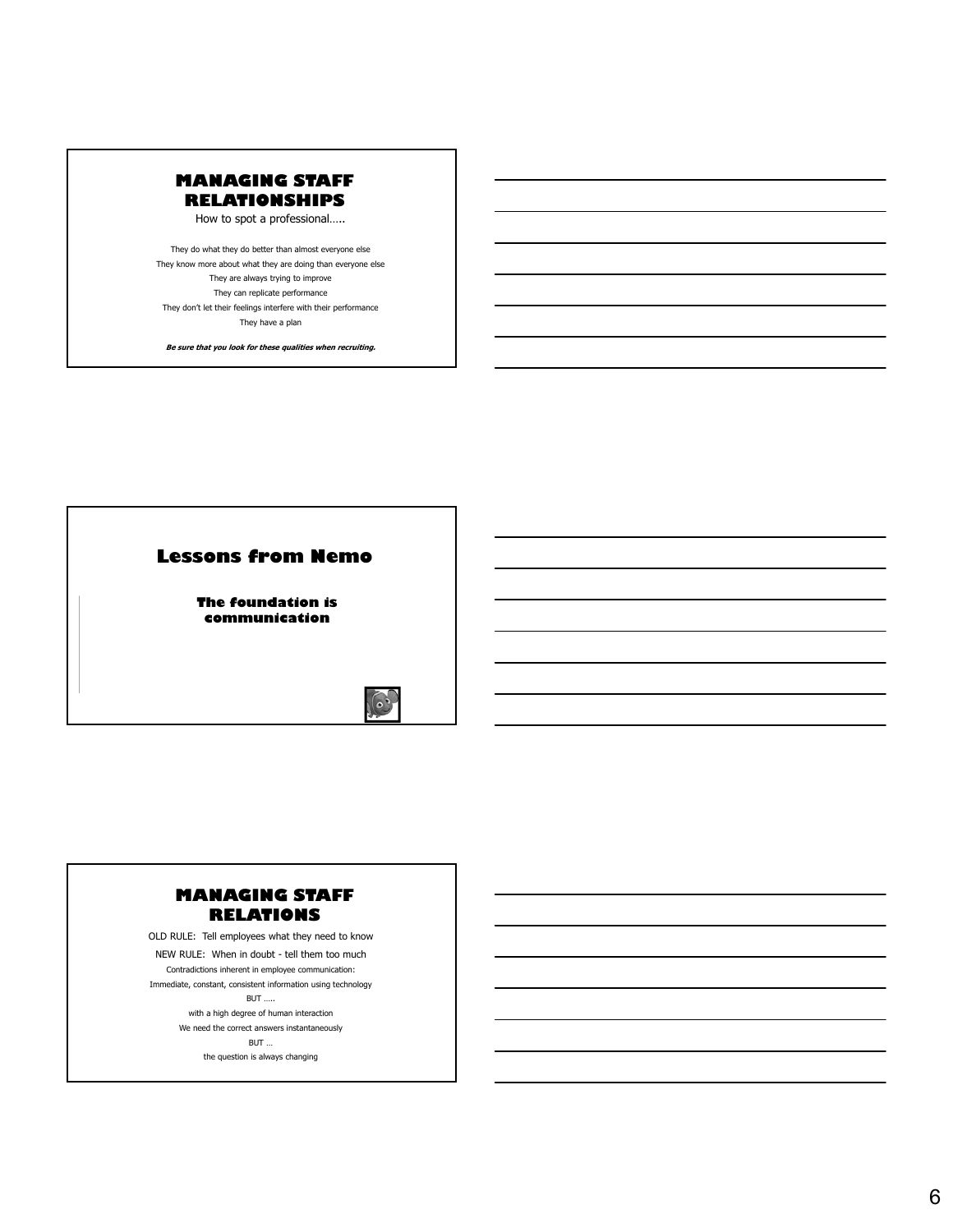



| Vision        | <b>P</b>                               | Skills                                                 |                                                        |  |                                                                                                                                                                                                                                                                                                                                     | Incentives     Resources     Action Plan       CHANGE                                                                                                                                            |
|---------------|----------------------------------------|--------------------------------------------------------|--------------------------------------------------------|--|-------------------------------------------------------------------------------------------------------------------------------------------------------------------------------------------------------------------------------------------------------------------------------------------------------------------------------------|--------------------------------------------------------------------------------------------------------------------------------------------------------------------------------------------------|
| $\sqrt{\phi}$ | $\Gamma_{\rm d}$ .                     | <b>Skills</b>                                          | $\Box$ Incentives                                      |  | Resources     Action Plan     CONFUSION                                                                                                                                                                                                                                                                                             |                                                                                                                                                                                                  |
| Vision        |                                        |                                                        |                                                        |  | $\begin{array}{c c c c c c c} \hline \downarrow & \hline \downarrow & \hline \downarrow & \hline \downarrow & \hline \end{array}$ Resources $\begin{array}{c c c} \hline \downarrow & \hline \downarrow & \hline \end{array}$ Action Plan $\begin{array}{c c c} \hline \downarrow & \hline \downarrow & \hline \end{array}$ ANXIETY |                                                                                                                                                                                                  |
| Vision        |                                        | $\begin{array}{ c c c c c } \hline \end{array}$ Skills |                                                        |  |                                                                                                                                                                                                                                                                                                                                     |                                                                                                                                                                                                  |
| Vision        | $\mathbb{C}^{\mathbb{Z}^+}_\mathbb{C}$ | <b>Skills</b>                                          | $\left \begin{array}{c} \end{array}\right $ Incentives |  |                                                                                                                                                                                                                                                                                                                                     | $\Big \oplus\Big \hspace{0.1cm} \text{Res}\hspace{0.1cm}\Big  \text{Res}\hspace{0.1cm}\Big \oplus\Big \hspace{0.1cm}\text{Action Plan}\hspace{0.1cm}\Big \equiv\hspace{0.1cm}\text{FRUSTRATION}$ |
| Vision        | $\tau_{\rm L}^{\rm T_{\rm b}}$ .       | <b>Skills</b>                                          | ncentives                                              |  | $ \oplus $ Resources $ \oplus $ Actio $\bigcirc$ $\bigcirc$ $\bigcirc$ $\bigcirc$ $  \oplus $ TREADMILL                                                                                                                                                                                                                             | Source: Knoster Model                                                                                                                                                                            |

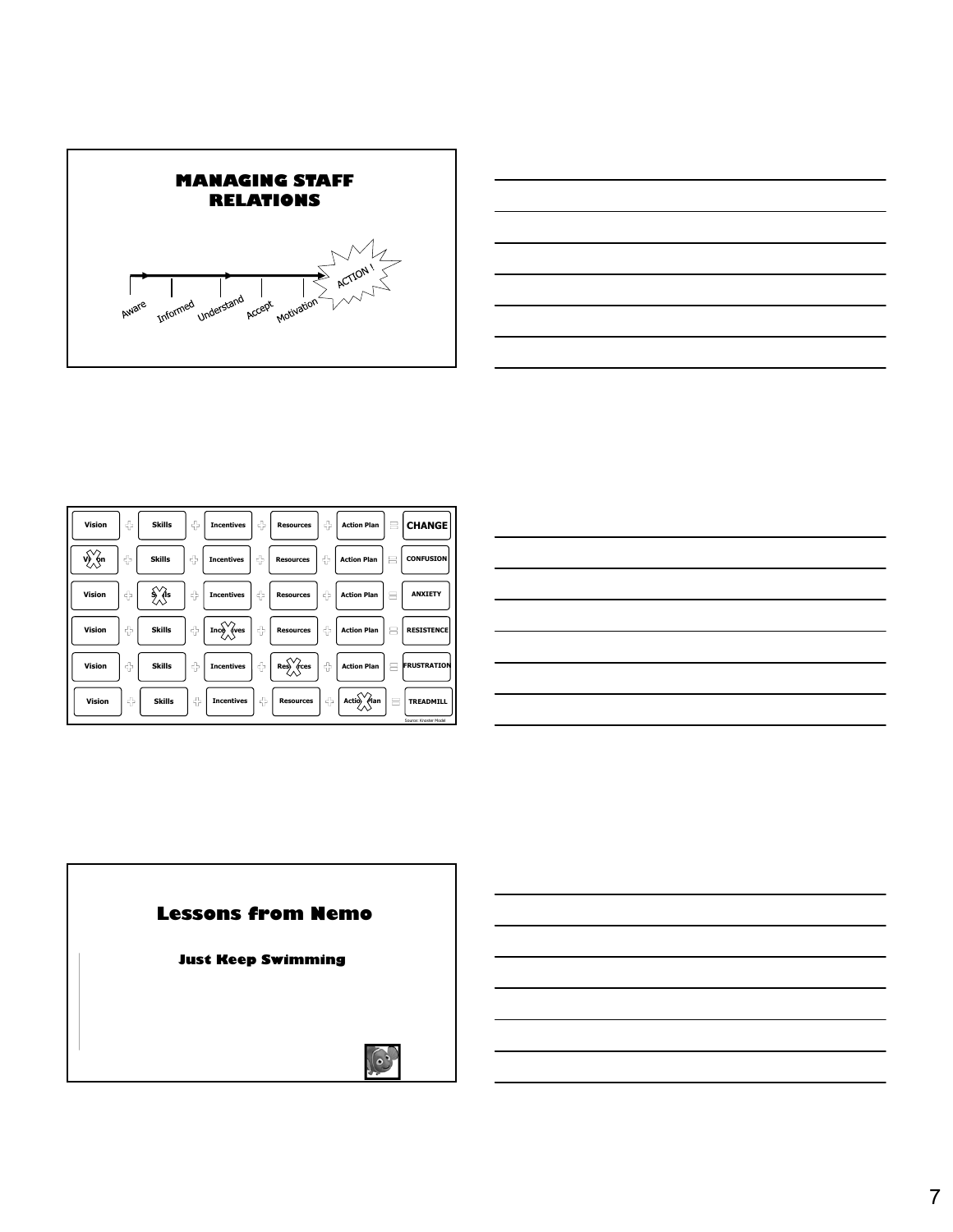How to ENERGIZE and MOTIVATE Employees

Quality one-on-one relationships Match skills/abilities to assignments Trust  $\sim$  Honesty Respect  $\sim$  Consideration Congruity  $\sim$  Integrity Responsibility  $\sim$  Regret  $\sim$  Remedy

# **MANAGING STAFF RELATIONS**

Top Causes of Poor Employee Morale undesirable work environment improper materials/equipment lack of feedback inadequate benefits insufficient pay

poor management, lack of training

no orientation or training

inconvenient parking no organized approach or vision

#### **Lessons from Nemo**

**The Best Way to Help and Teach Others**

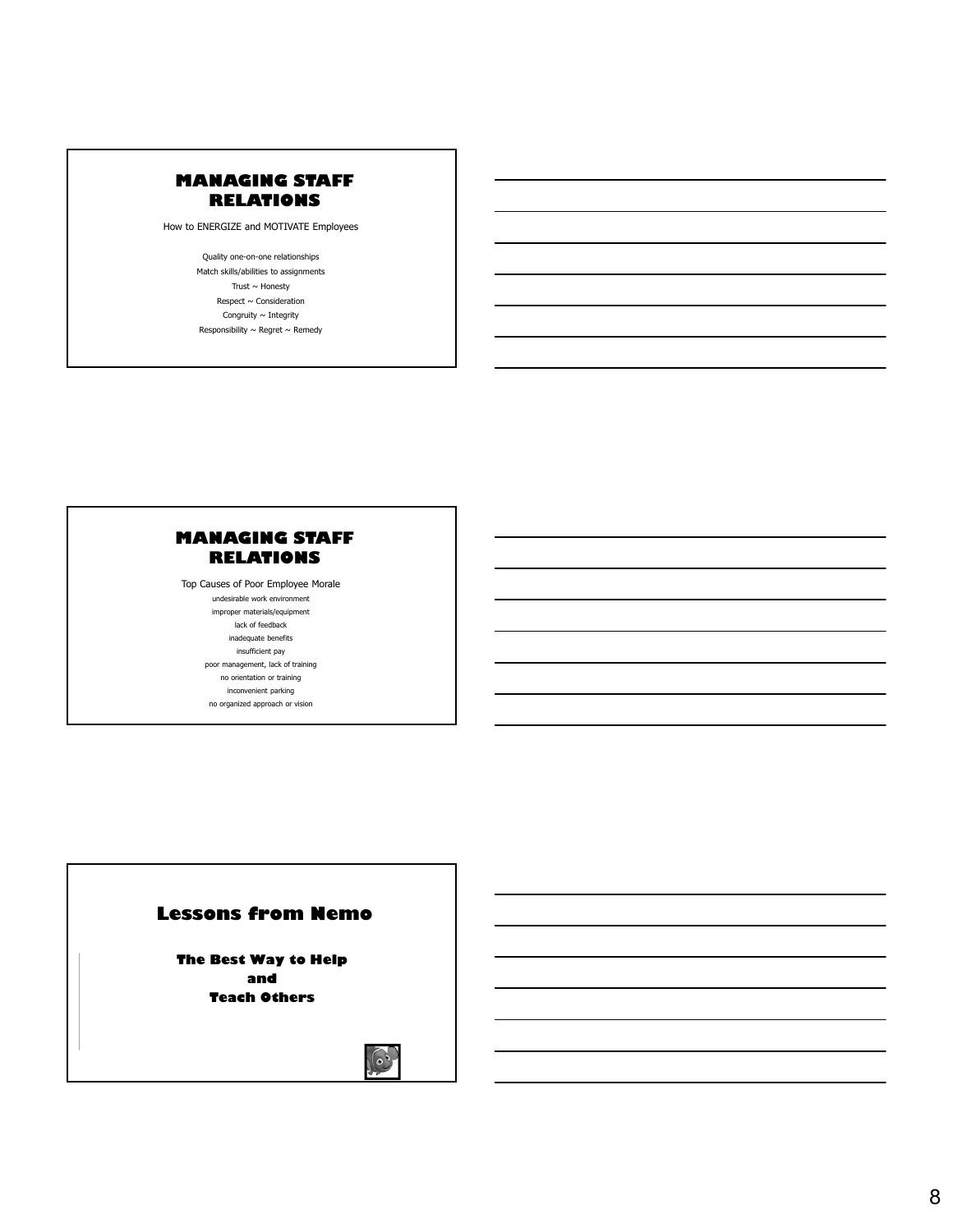Investing in Ourselves

"The idea that what we learned in our youth would be useful throughout our lives now has to give way to the idea that we need to continuously learn"

"…old skills to solve new problems are of little use…" ….Michael H. Annison

Successful organizations spend 5% of their income (or budget) on training and development of people

# **MANAGING STAFF RELATIONS**

Feedback…..

•Is tied to goals

•Is related to both "how much" and "how well"

•Must be immediate

•Must go to the person performing the job

•Feedback to all levels of the organization

•Must be documented

| RELATIONS                                   |                                 |                                          |  |  |  |
|---------------------------------------------|---------------------------------|------------------------------------------|--|--|--|
| Consequence                                 | <b>Usually happens</b><br>when  | Should happen<br>when                    |  |  |  |
| Reinforcement<br>(positive, good attention) |                                 | Someone does<br>something right          |  |  |  |
| Punishment<br>(negative, bad attention)     | Someone does<br>something wrong | Someone does<br>something really wrong   |  |  |  |
| Extinction<br>(nothing, no attention)       | Someone does<br>something right | Someone does<br>something a little wrong |  |  |  |

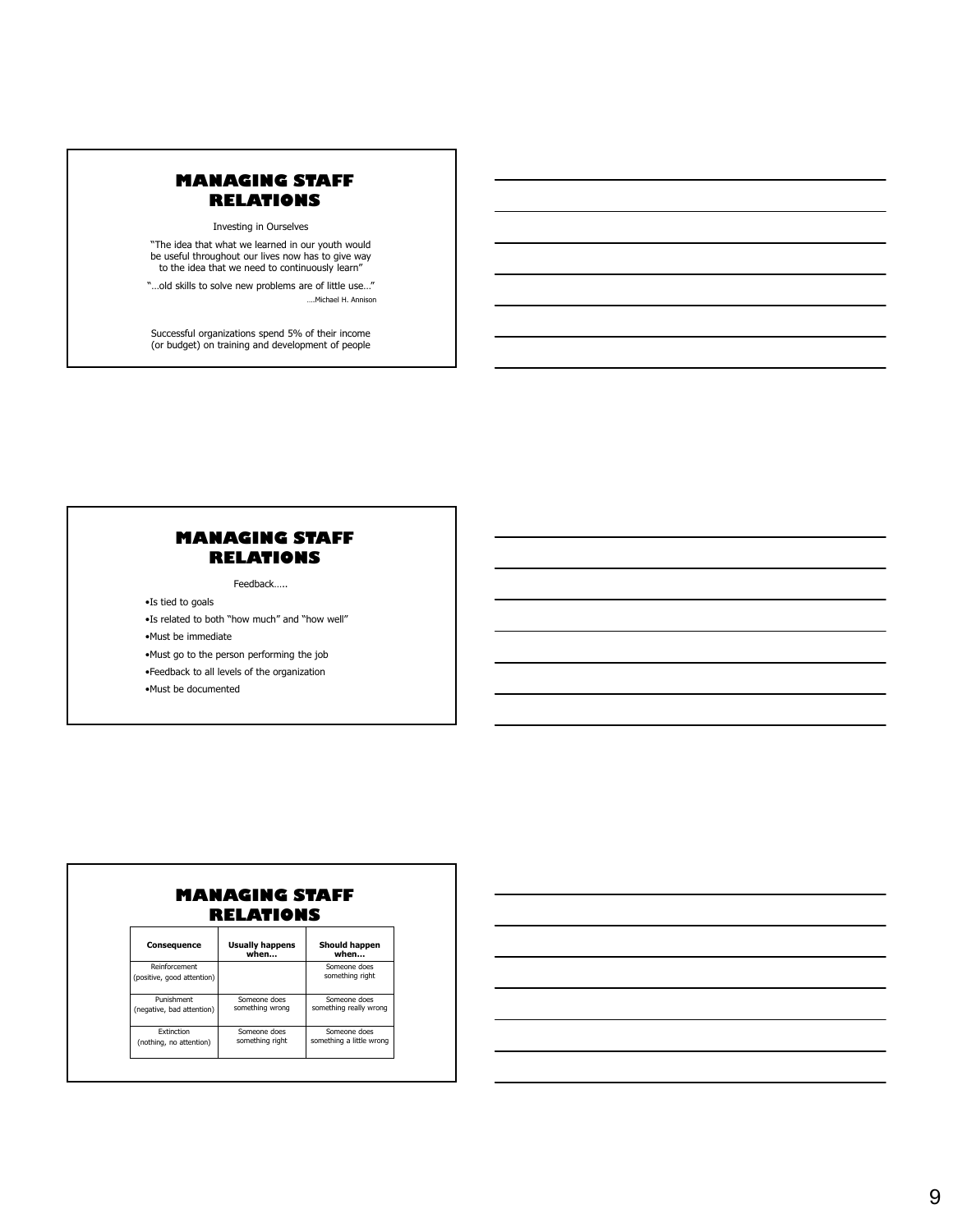Reinforcement Zero behavior is really negative Overreaction to small mistakes is a double negative Punishment stops but doesn't start

Take the "Ten Dimes" test

|                                                 | RELATIONS                                                  |                               |                                            |                                 |                  |                             |  |
|-------------------------------------------------|------------------------------------------------------------|-------------------------------|--------------------------------------------|---------------------------------|------------------|-----------------------------|--|
|                                                 | Example                                                    | Value to<br><b>Individual</b> | <b>Under the</b><br>Deliverer's<br>Control | Immediately<br><b>Available</b> | Reusable         | Cost to the<br>Organization |  |
| <b>Economic \$\$</b><br>\$\$                    | Salary<br>increase.<br>honus                               | High                          | Perhaps                                    | Usually Not                     | Yes              | <b>High</b>                 |  |
| <b>Economic</b><br>hut<br>non-\$\$              | Trips.<br>dinner<br>certificates                           | High                          | Perhaps                                    | Sometimes                       | Yes              | Usually<br>High             |  |
| <b>Tangible</b><br>hut<br>non-economic          | Plaque,<br>award.<br>parking<br>spot                       | High                          | Usually                                    | Sometimes                       | Yes              | Medium                      |  |
| <b>Intangible and</b><br>non-economic<br>المطير | Praise with<br>a smile.<br>thank you<br>note, news<br>item | High                          | Yes                                        | Yes                             | Almost<br>Always | Very Low                    |  |

# **Lessons from Nemo**

**How to have those difficult conversations**

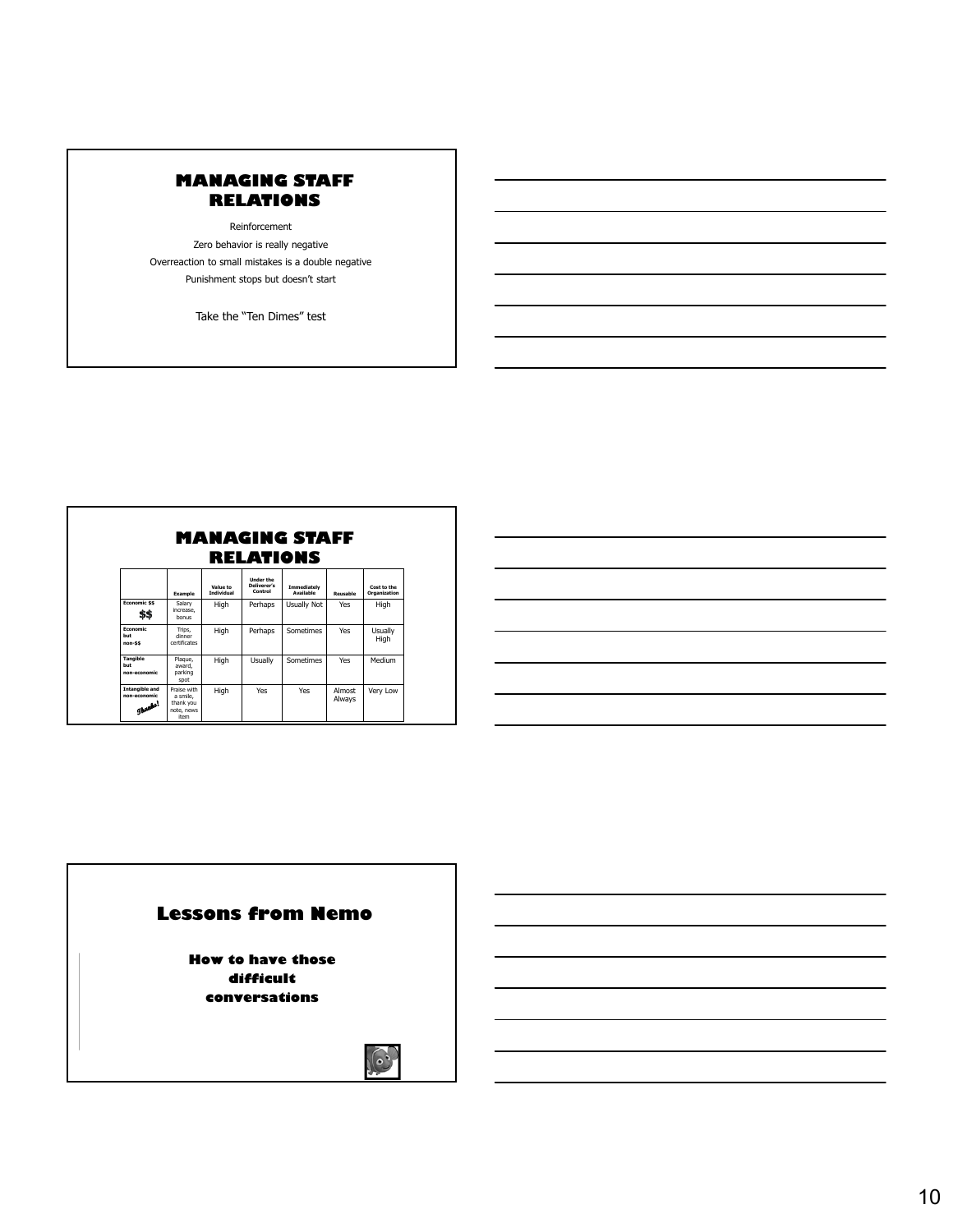Performance Evaluations – Tips for the Meeting Tell employees the purpose of the meeting Minimize reluctance  $\sim$  Gain the employee's commitment Discuss actual performance data/significant behaviors Compare data with responsibilities and goals Stay positive  $\sim$  Provide recognition Focus on problem solving, not finding fault Solicit and use input from the employee Evaluate objectively  $\sim$  Discuss specific actions  $\sim$  Express confidence

#### **MANAGING STAFF RELATIONS**

Performance Evaluations – Common Mistakes

Contrast Error - Central Tendency Negative - Positive Leniency First-Impression Error - Recency Effect Halo Effect - Devil Effect Similar-to-Me Effect

# **MANAGING STAFF RELATIONS**

Corrective Actions

Why we don't reprimand or take disciplinary actions We don't know there is a need for it

Supervisor road block

Connections

Fear

- Employee is too valuable
- They might quit

No one will back me up

It's just too much work!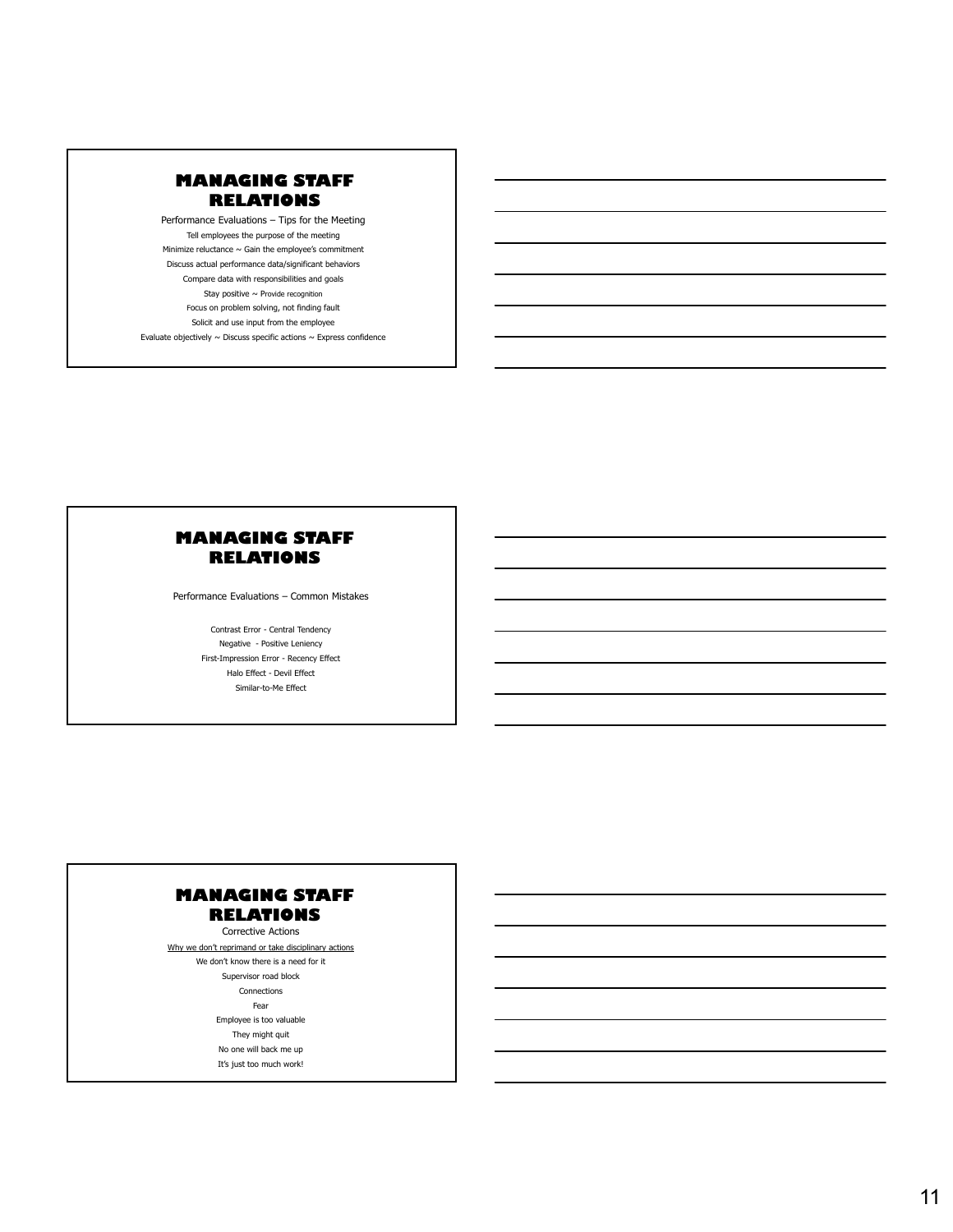Corrective Actions

Risks assumed by not taking action; not "calling it as you see it"

Unwanted behavior multiplies Legal ramifications Safety liability Lack of respect Work suffers Morale suffers

Ultimately it could become your problem – personally!



# **MANAGING STAFF RELATIONS**

Followership We aren't always leaders all the time It's not who we are….it's what we do

Leadership and Followership are equal but different activities

Without good followers, good leaders are useless

There is a preoccupation with "leadership" but really we are most often in a "following" role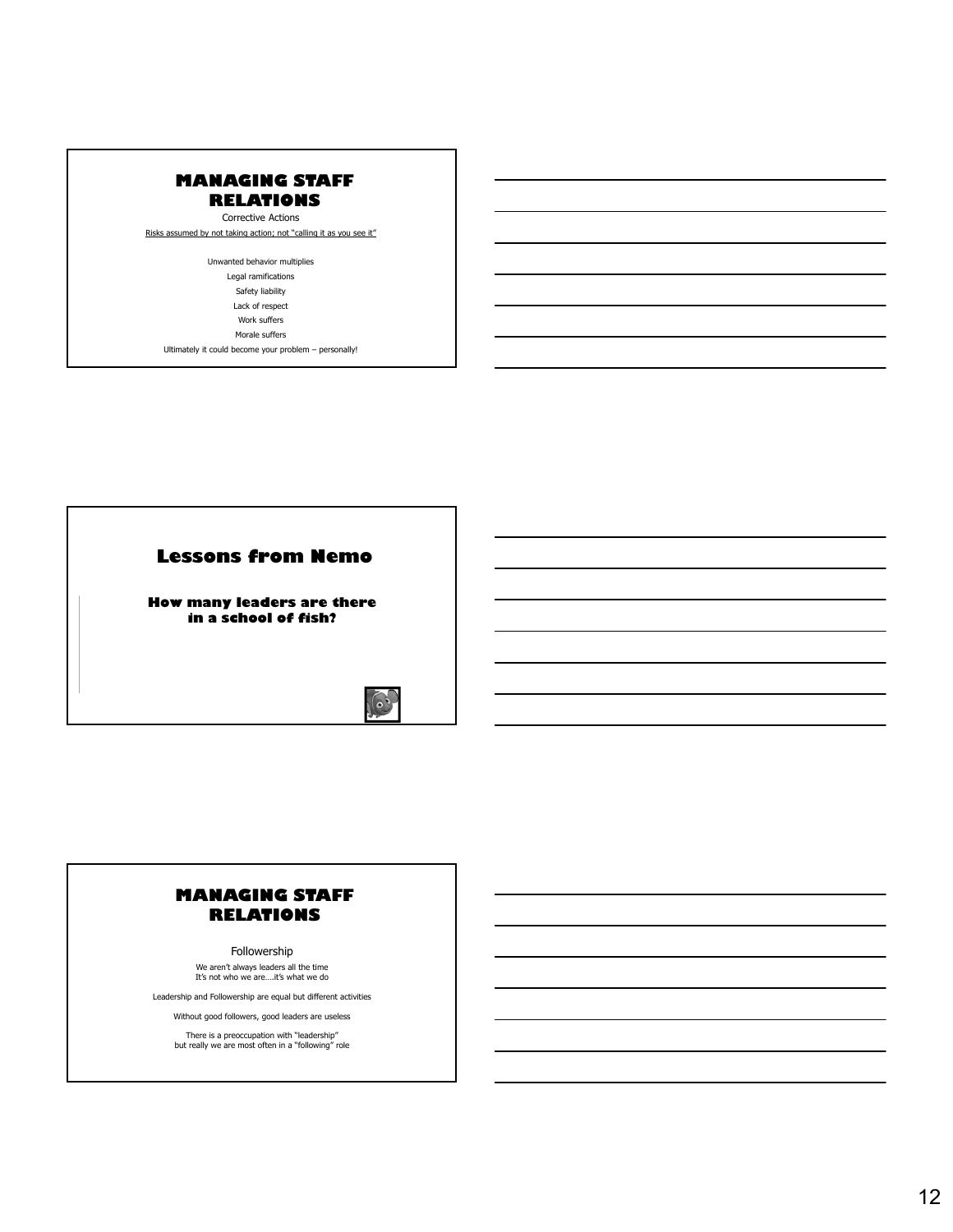



Essential Qualities of "Followers"

They manage themselves well.

They are committed to the organization and to a purpose, principle or something outside themselves.

> They build their competence and focus their efforts for maximum impact.

They are courageous, honest and credible.

# **MANAGING STAFF RELATIONS**

Followership Hypothesis

#### **IF…..**

leadership is defined as: influencing people to achieve a common goal

#### **AND…..**

effective followers influence people

#### **THEN…..**

ARE EFFECTIVE FOLLOWERS REALLY LEADERS ??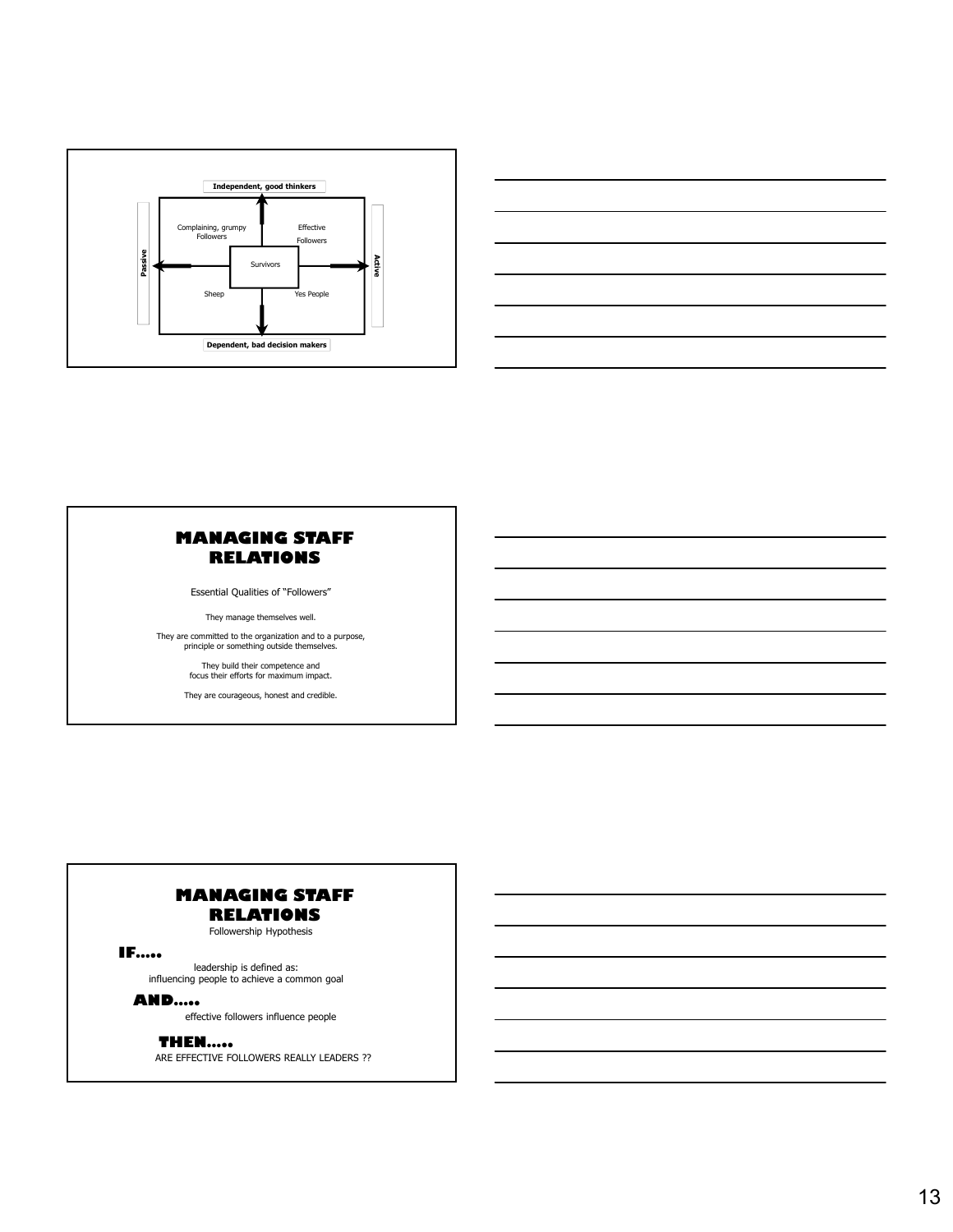

"You can only get so much more productivity out of reorganization and automation.

Where you really get productivity leaps is in the hearts and minds of people."

James Baughman, General Electric

# **Bibliography**

**"Managing the Whirlwind" Michael Annison "Communicating with Employees" Frank Corrado "When Generations Collide" Lynne Lancaster and David Stillman "Perfect Phrases for Performance Reviews" Douglas Max and Robert Bacal "Sustaining Knock your Socks off Service" Thomas K. Connellan and Ron Zemke "Positively Outrageous Service" T. Scott Gross "Why Customers don't do what you want them to do – and what to do about it" Ferrinand F. Fournies "1001 Ways to Energize Employees" Bob Nelson "Lead or get off the Pot" Pat Croce "Workplace Diversity" Katharine Esty, Richard Griffin, and Marcie Schorr Hirsch "Love 'Em or Lose 'Em" Beverly Kaye and Sharon Jordan-Evans "Leaders Companion" J Thomas Wren**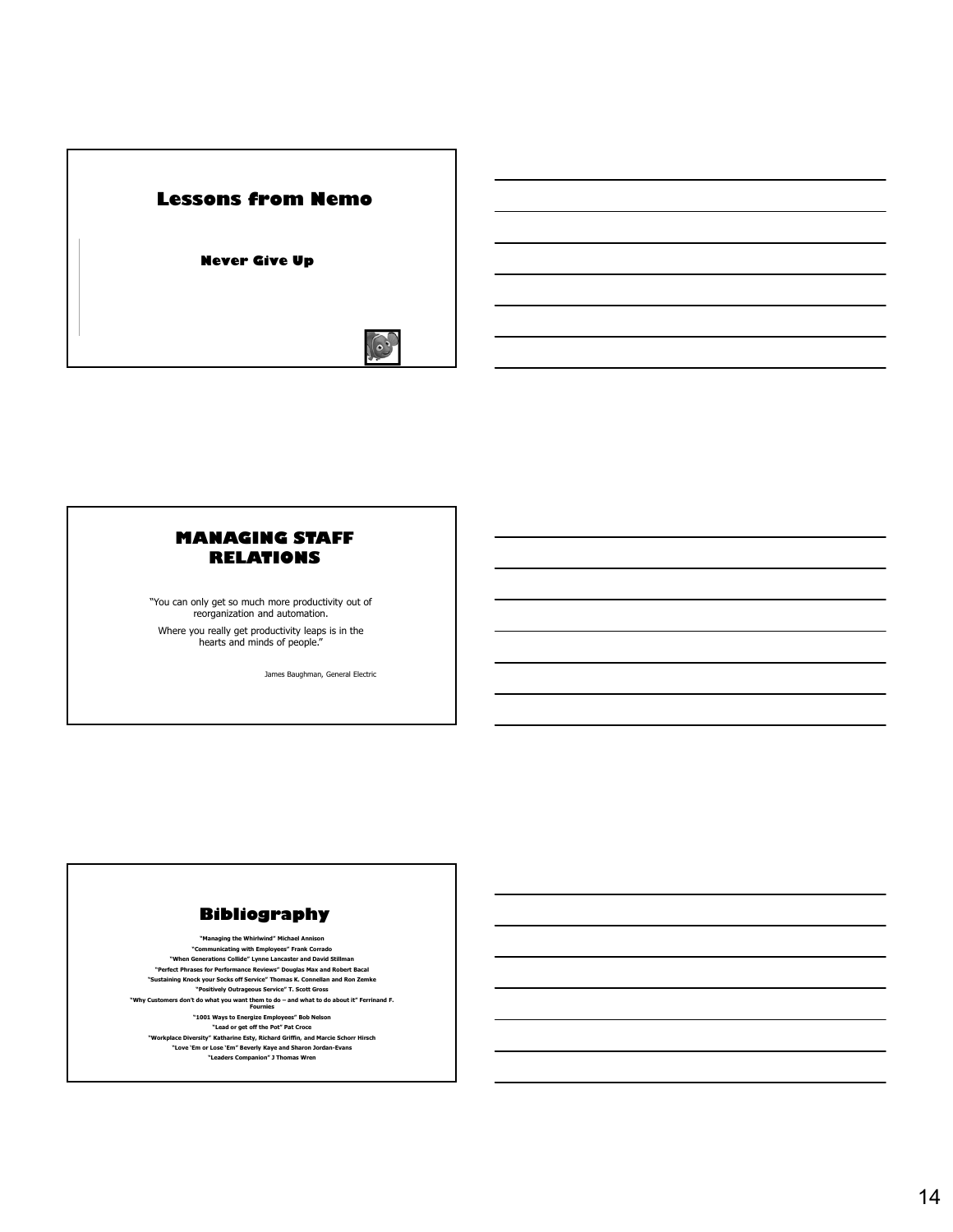Credit(s) earned on completion of this course will be reported to American Institute of Architects (AIA) Continuing Education Session (CES) for AIA members.

Certificates of Completion for both AIA members and non‐AIA members are available upon request.

This course is registered with AIA CES for continuing professional education. As such, it does not include content that may be deemed or construed to be an approval or endorsement by the AIA of any material of construction or any method or manner of handling, using, distributing, or dealing in any material or product.

Questions related to specific materials, methods, and services will be addressed at the conclusion of this presentation.

#### Course Description

Participate in discussions of methods of developing positive employee relations, in union and non-union environments. Explore effective management processes addressing cultural diversity and sexual harassment issues. Develop a good understanding of the basics principles of human resources management. Topics include recruiting and selecting employees, promotion and advancement, employee evaluation, and grievance procedures.

**Continuing**<br>Education

#### Learning Objectives

- Participants will learn about the importance of successful employee relations.
- Participants will learn about the fundamental drivers to create positive employee relations.
- Participants will be provided with tips and suggestions for recruiting, motivating, providing feedback and communicating with employees.
- WITH employees.<br>• Participants will learn about the importance of effective and continuing<br>Education learning culture in organizations.